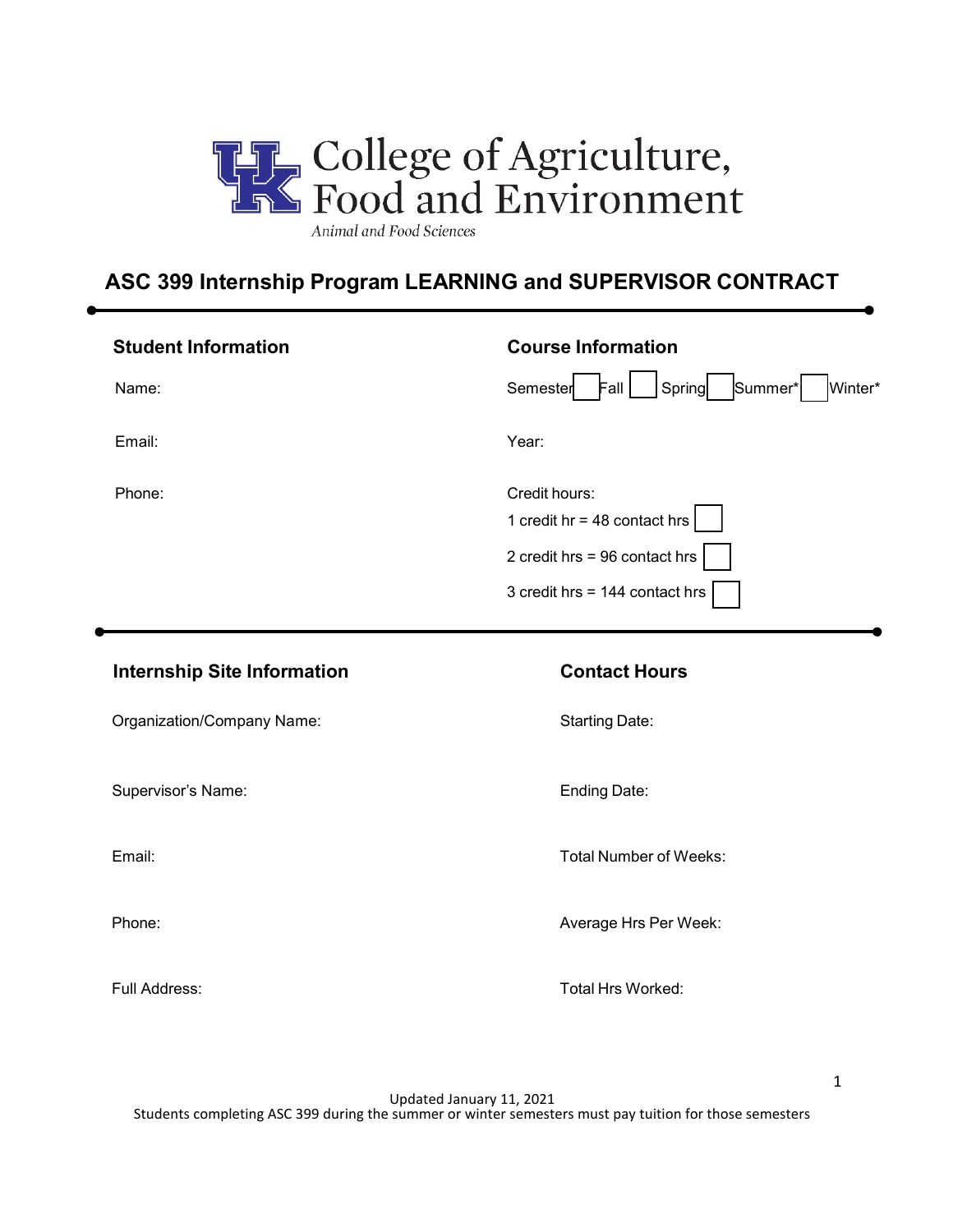## **Faculty Mentor/Instructor Information**

Name:

Position:

Email:

Phone:

#### **Details of Internship**

**Describe the duties of your internship:**

**List your learning objectives for this experience:** *(What do you expect to learn from this experience? Objectives should be measurable and achievable and meet internship requirements.)*

#### **Specify the assignments agreed upon with your faculty sponsor:**

Refer to course syllabus for assignments based on number of credit hours

**Specify dates and times you have agreed to meet with your faculty sponsor for critical reflection:** *(Dates/times may be specific or in general terms.)*

Refer to course syllabus for due dates of assignments based on number of credit hour